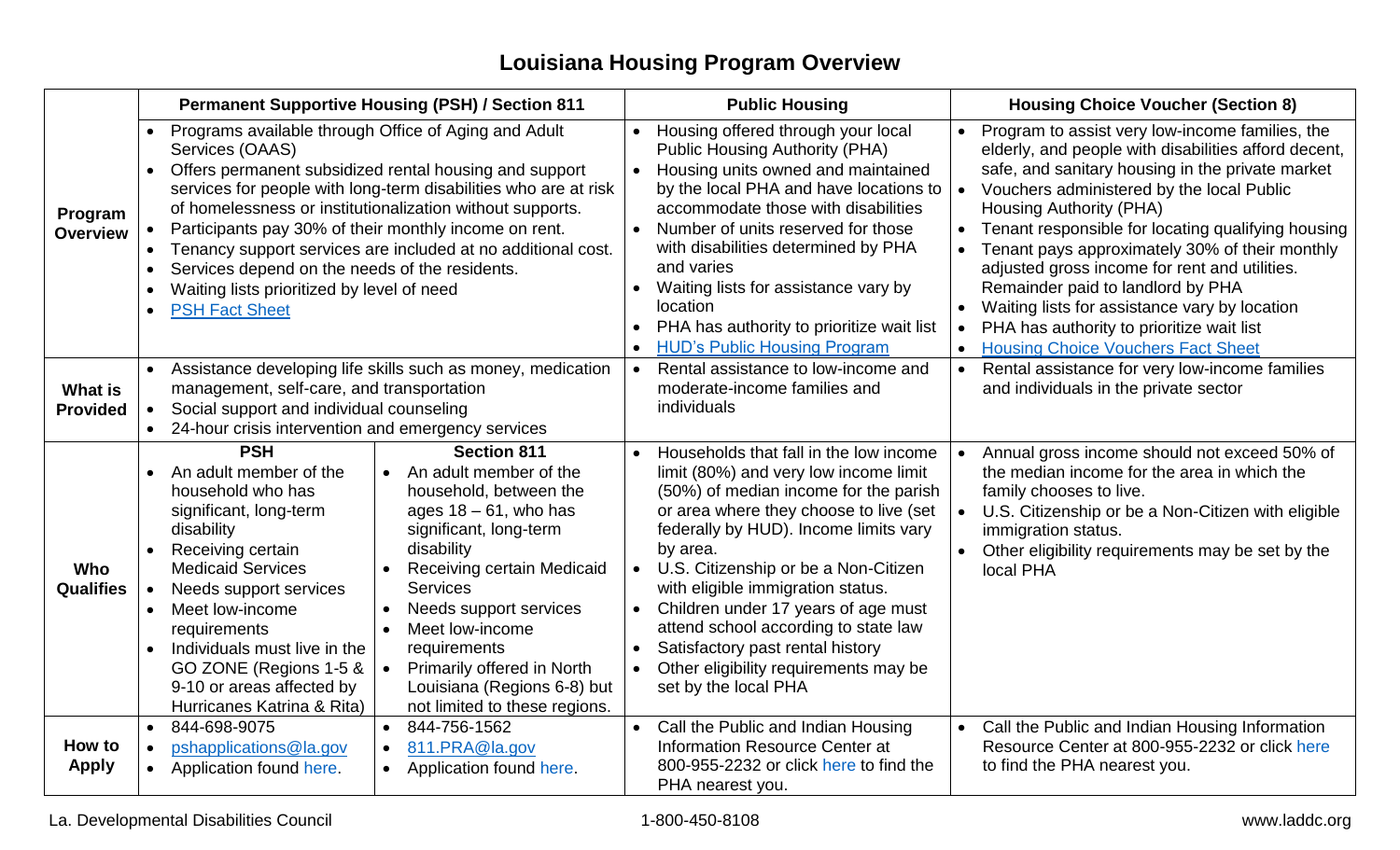|                                | <b>USDA Rural Housing Service</b>                                                                                                                                                                                                                                                                                                                                                                                                                                                                                                                                                                                                                                                                             |                                                                                                                                                                                                                                                                                                                                                                                                                                                                                                                                                                                                   |                                                                                                                                                                                                                                                                                                                                |  |  |
|--------------------------------|---------------------------------------------------------------------------------------------------------------------------------------------------------------------------------------------------------------------------------------------------------------------------------------------------------------------------------------------------------------------------------------------------------------------------------------------------------------------------------------------------------------------------------------------------------------------------------------------------------------------------------------------------------------------------------------------------------------|---------------------------------------------------------------------------------------------------------------------------------------------------------------------------------------------------------------------------------------------------------------------------------------------------------------------------------------------------------------------------------------------------------------------------------------------------------------------------------------------------------------------------------------------------------------------------------------------------|--------------------------------------------------------------------------------------------------------------------------------------------------------------------------------------------------------------------------------------------------------------------------------------------------------------------------------|--|--|
|                                | <b>Single-Family Housing Direct Loans</b>                                                                                                                                                                                                                                                                                                                                                                                                                                                                                                                                                                                                                                                                     | <b>Single-Family Housing Loan Guarantee</b>                                                                                                                                                                                                                                                                                                                                                                                                                                                                                                                                                       | <b>Single-Family Housing Repair Loans &amp; Grants</b>                                                                                                                                                                                                                                                                         |  |  |
| Program<br><b>Overview</b>     | Offered through the U.S. Department of<br>Agriculture (USDA) - Rural Development<br>Assists low and very low income applicants obtain<br>decent, safe, and sanitary housing in eligible rural<br>areas by providing payment assistance<br>• This is a type of subsidy that reduces the<br>mortgage payment for a short time<br>Amount of assistance determined by adjusted<br>family income<br><b>Fact Sheet</b>                                                                                                                                                                                                                                                                                              | Offered through the U.S. Department of<br>Agriculture (USDA) - Rural Development<br>Assists approved lenders in providing low- and<br>moderate-income households the opportunity to<br>own adequate, modest, decent, safe and sanitary<br>dwellings as their primary residence in eligible<br>rural areas<br>Applicants may build, rehabilitate, improve or<br>relocate a dwelling in an eligible rural area<br>The program provides a 90% loan note<br>guarantee to approved lenders in order to reduce<br>the risk of extending 100% loans to eligible rural<br>homebuyers<br><b>Fact Sheet</b> | Offered through the U.S. Department of<br>Agriculture (USDA) - Rural Development.<br>Provides loans to very-low-income<br>$\bullet$<br>homeowners to repair, improve, or modernize<br>their homes or grants to elderly very-low-<br>income homeowners to remove health and<br>safety hazards<br><b>Fact Sheet</b><br>$\bullet$ |  |  |
| <b>Who</b><br><b>Qualifies</b> | Adjusted income at or below the applicable low-<br>income limit for the area where they wish to buy.<br>Willingness and ability to repay debt<br>$\bullet$<br>Be without decent, safe, sanitary housing<br>Unable to obtain a loan from other resources<br>$\bullet$<br>Agree to occupy property as permanent residence<br>Legal capacity to incur a loan obligation<br>Be a citizen or meet noncitizen requirements<br>Not suspended or debarred from participation in<br>federal programs<br>Property<br>1800 square feet or less<br>Not have market value in excess of the applicable<br>area loan limit<br>Not have in-ground swimming pools<br>Not designed for income producing activities<br>$\bullet$ | Meet income eligibility<br>Agree to occupy property as permanent<br>residence<br>Be a U.S. citizen, U.S. non-citizen national, or<br>qualified alien<br>Have the legal capacity to incur the loan<br>obligation<br>Have not been suspended or debarred from<br>participation in federal programs<br>Demonstrate the willingness to meet credit<br>$\bullet$<br>obligations in a timely manner<br>Purchase a property that meets all program<br>criteria                                                                                                                                           | Be the homeowner and occupy the house<br>Be unable to obtain affordable credit<br>elsewhere<br>• Have a family income below 50% of the area<br>median income<br>For grants, must be 62 years of age or older<br>and not able to repay a repair loan                                                                            |  |  |
| How to<br><b>Apply</b>         | 318-473-7630 (State Office)<br>Find your local office here.<br>For more information, click here.                                                                                                                                                                                                                                                                                                                                                                                                                                                                                                                                                                                                              | 318-473-7630 (State Office)<br>Find your local office here.<br>For more information, click here.                                                                                                                                                                                                                                                                                                                                                                                                                                                                                                  | 318-473-7630 (State Office)<br>Find your local office here.<br>For more information, click here.                                                                                                                                                                                                                               |  |  |